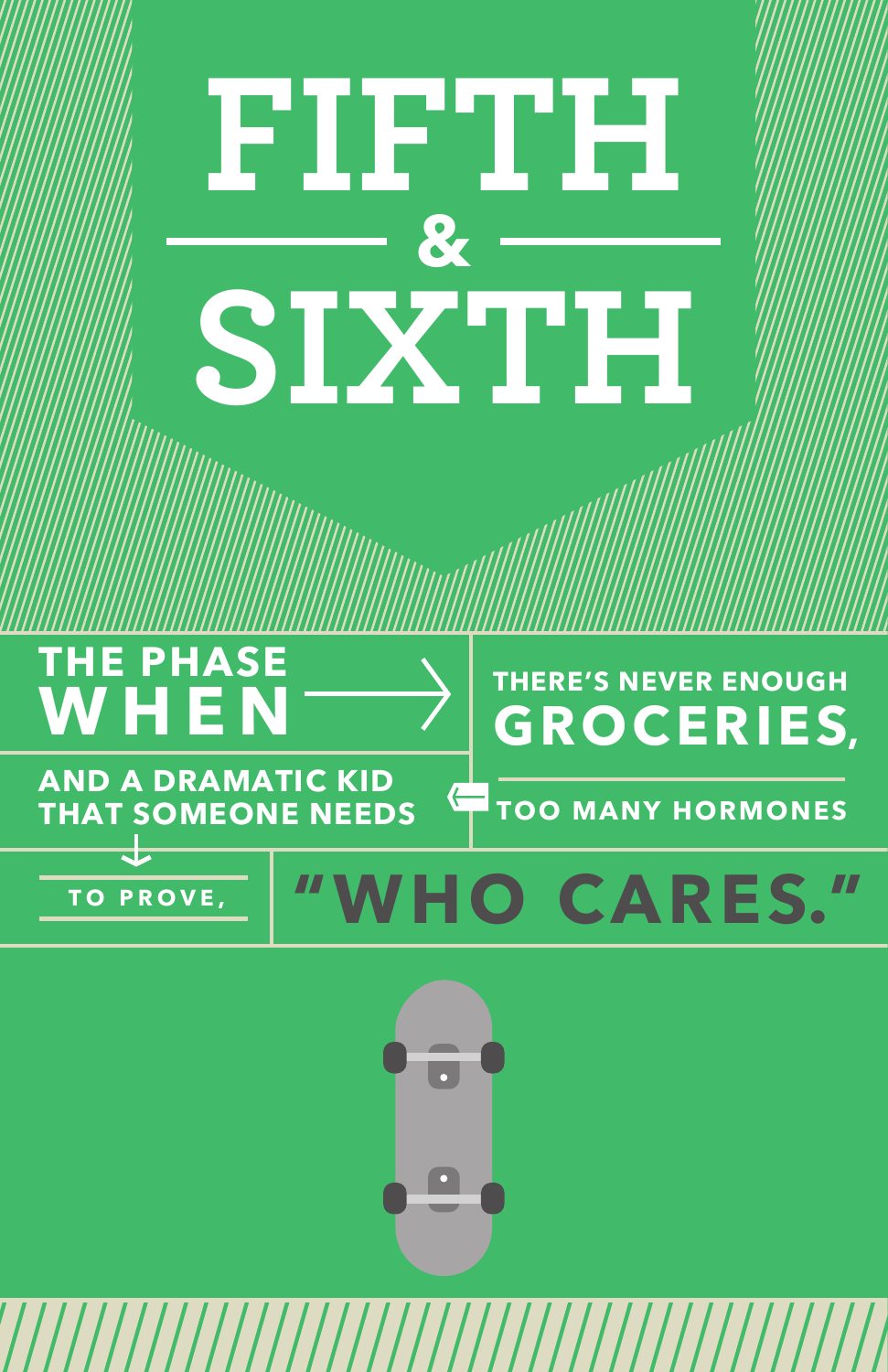### **NO PHASE HAS LESS CONSISTENCY.**

Your fifth and sixth grader may still want to sleep with their stuffed animal—and also their new cell phone. They may appear sloppy and unkempt one moment and preppy and overdressed the next. This makes every day a new day to discover who this growing person really is.

### **IN THESE 52 WEEKS, YOUR KID MAY GROW THREE INCHES AND GAIN TEN POUNDS.**

But the place you're most likely to notice the growth is in your grocery bill. Buy in bulk. Keep carbs handy. Now's not the time to switch to organic.

### **THERE WILL BE TEARS (BOTH YOURS AND THEIRS).**

IT'S JUST A **PHASE**

Doors will slam. Drama will happen. Hormones will soar. Friends will break up. Abnormal has become the norm. But amid all the ups and downs, in the changing tides of emotions, now is the time to lean in even more closely. When they push, prove you can't be pushed away. When they change, prove you will love them consistently. When they break your trust, prove you are someone who can be trusted. It may be challenging, but keep showing up so there's never any reason to wonder, "Who cares?"

> SO DON'T MISS IT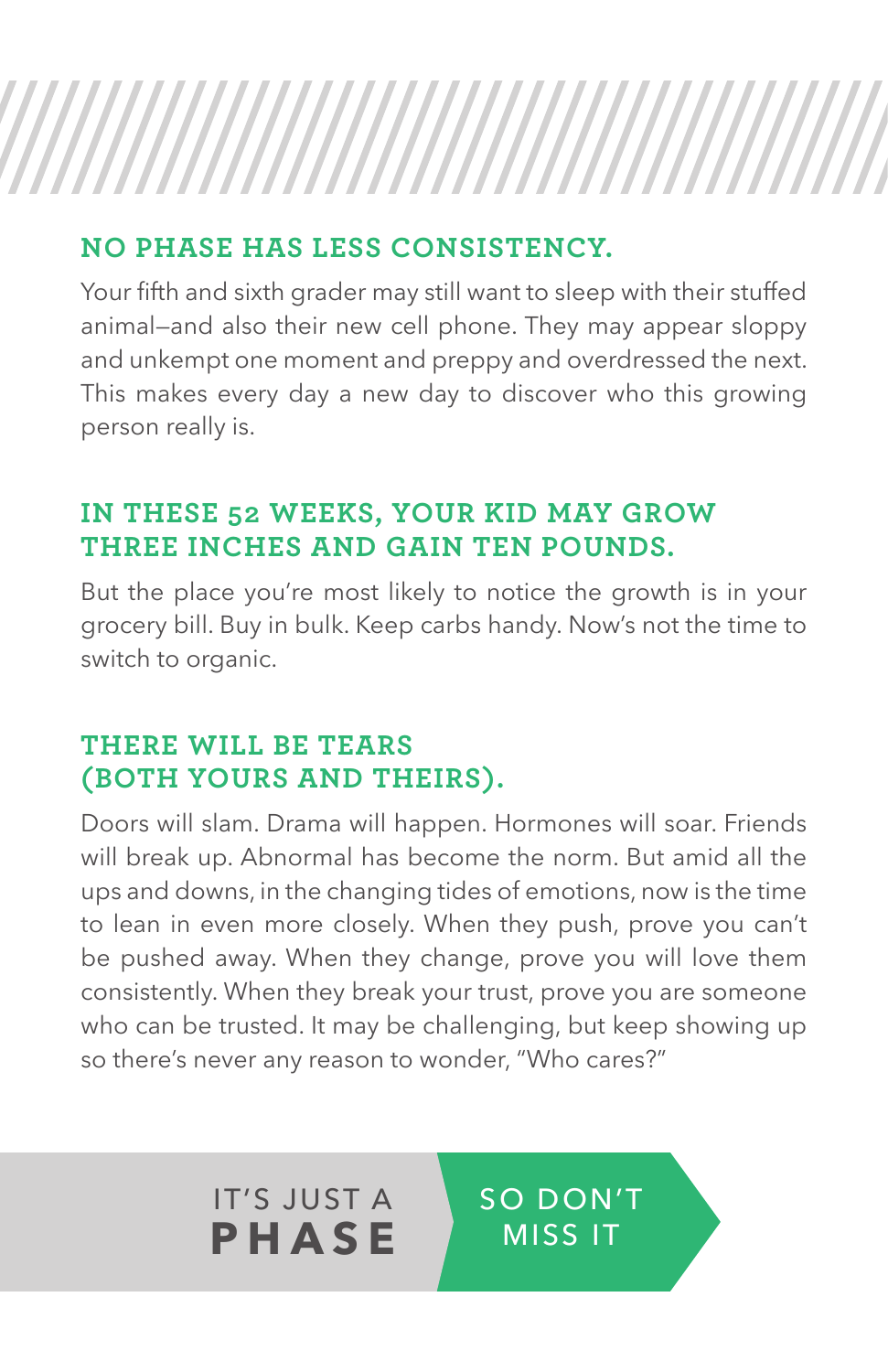### **YOUR MIDDLE SCHOOLER IS CHANGING...**

### **PHYSICALLY**

- » Girls begin outpacing guys in development
- » Guys experience changes in height and weight, an increase in hormones, and possible acne
- » Girls experience changes in height and body shape; may begin menstruation (10-16 years)

### **MENTALLY**

- » Enjoys learning new skills and being challenged
- » Increasingly able to grasp abstract concepts like "justice"
- » Growing ability to see the world from different perspectives
- » Sudden brain growth may lead to forgetfulness

### **RELATIONALLY**

- » Debates often, but argues more from emotion than logic
- » Often displays worst behavior at home
- » Values non-parental adult influences
- » May have romantic interests and experiment with physical affection

### **EMOTIONALLY**

- » Often masks emotions in order to fit in
- » Benefits from talking about feelings
- » Struggles with decision-making
- » Lies more than at any other phase
- » May become preoccupied with perceived abilities and undervalue persistence, effort, and practice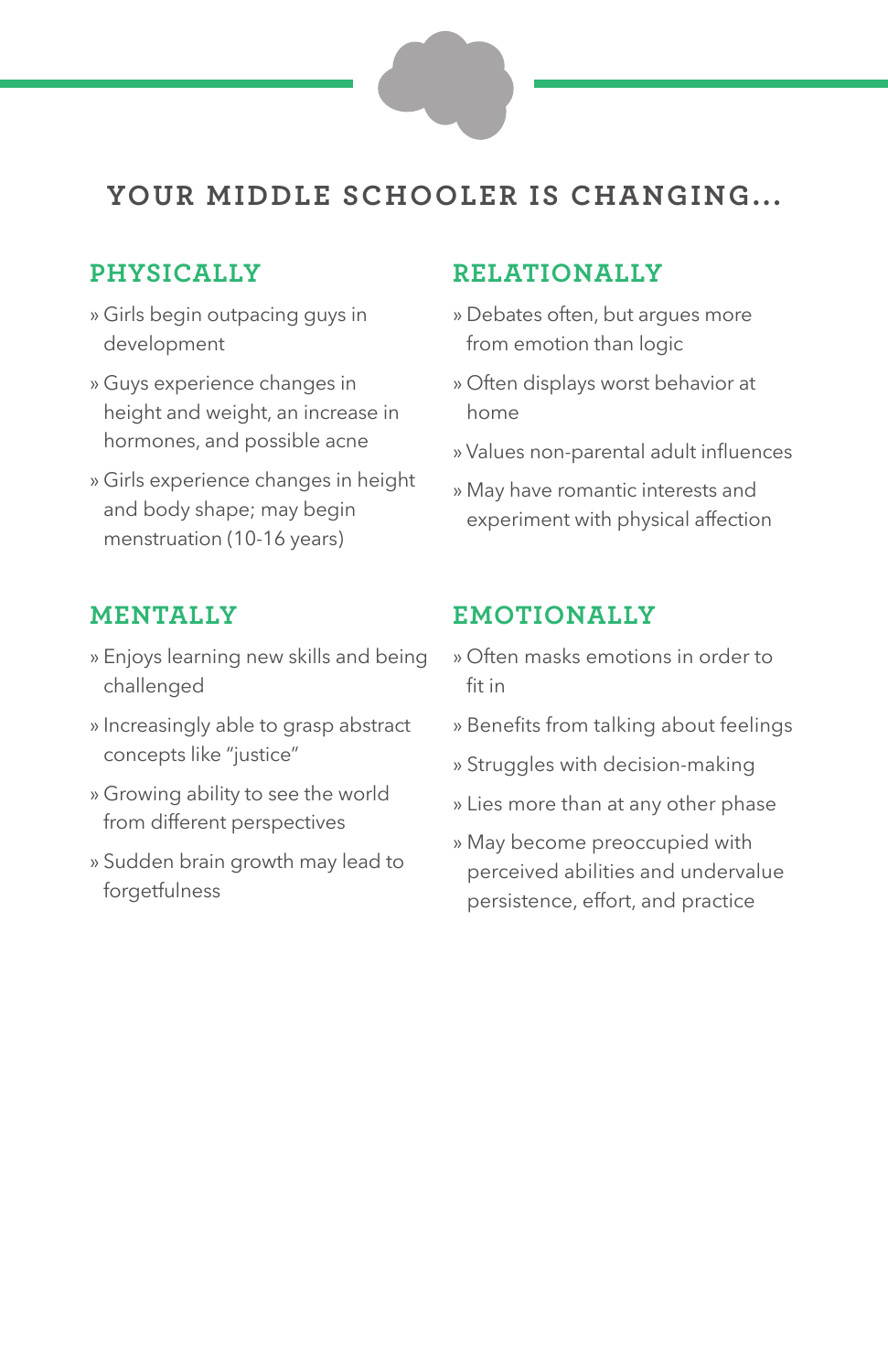# 

## **YOUR ROLE IS TO AFFIRM THEIR PERSONAL JOURNEY**

Middle school is a crisis. Your no-longer-a-child has arrived in a new phase just in time for their body to outgrow their coordination, for hormones to kick in, and for their brain to become a tangle of new synapses. But, when you consistently affirm their journey through this sometimes-turbulent season, you help them gain stability.

| THINKS LIKE           | You help them learn when you             |  |
|-----------------------|------------------------------------------|--|
| <b>AN ENGINEER</b>    | <b>CONNECT THE DOTS.</b>                 |  |
| <b>WANTS TO KNOW,</b> | You capture their heart when you         |  |
| "WHO DO I LIKE?"      | <b>PROVIDE STABILITY.</b>                |  |
| IS MOTIVATED          | You coach their moral abilities when you |  |
| <b>BY ACCEPTANCE</b>  | <b>AFFIRM THEIR VALUE.</b>               |  |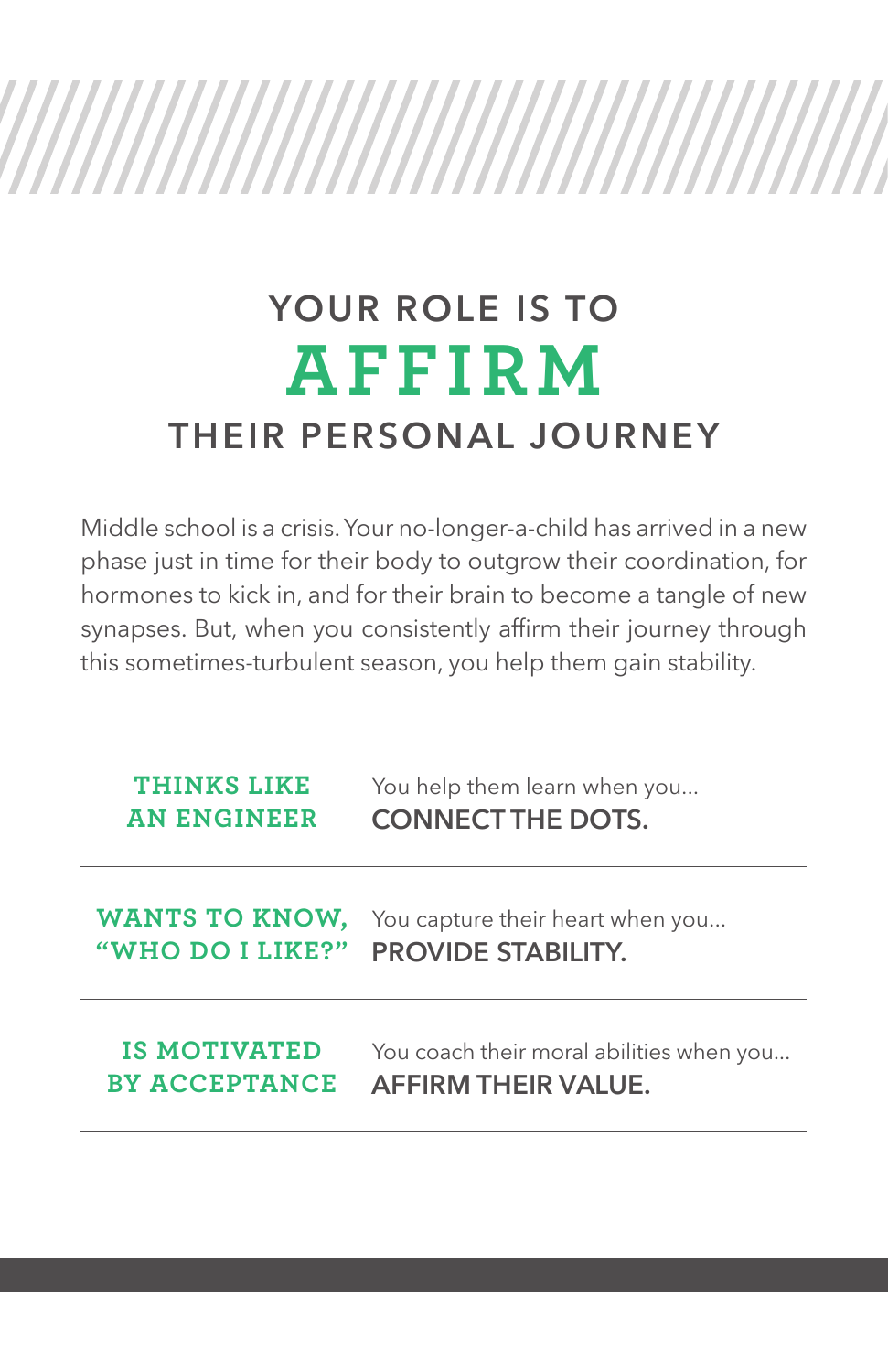YOU CAN HELP YOUR MIDDLE SCHOOLER...



When you **AFFIRM** your middle schooler's personal journey, you help them...

### **OWN THEIR OWN FAITH. VALUE A FAITH COMMUNITY.**

Practically speaking, that means every week you have an opportunity to...

**PRIORITIZE A WEEKLY SMALL GROUP. SHARE STORIES ABOUT YOUR FAITH. PRAY FOR THEM.**

**CHOOSE NOT TO BE SHOCKED BY HARD QUESTIONS.**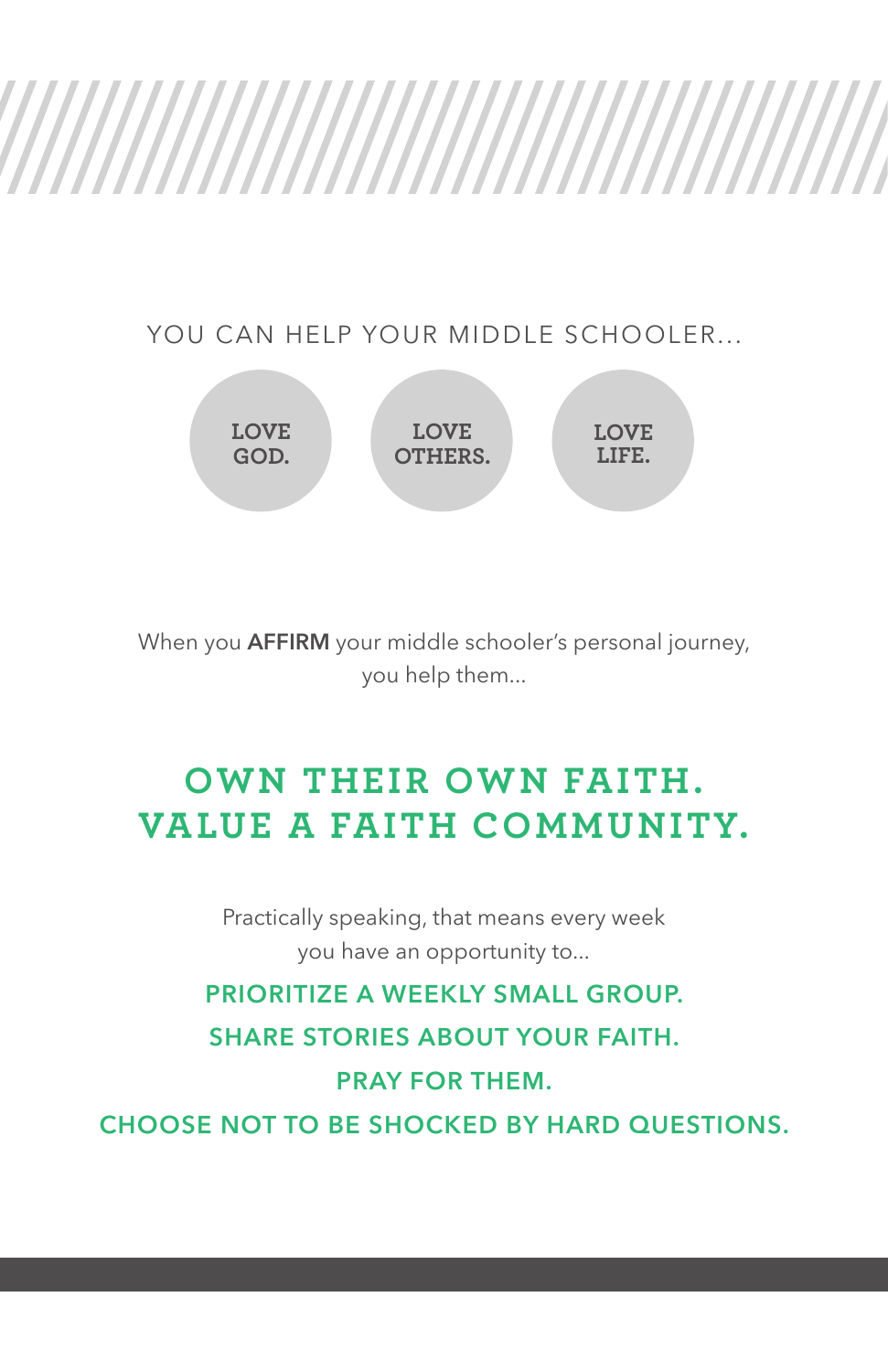### ////// ,,,,,,,,,,,,,,,,,, 77

### **HOW TO WIN...**

### **PHYSICAL**

Communicate and celebrate the changes that are coming.

### **MENTAL**

Meet them with what they like.

### **EMOTIONAL**

Family dinner at least once a week.

### **SPIRITUAL**

Talk about God and make Him relevant in everyday life.

You can do these things by taking advantage of the time you already spend together.

| <b>MORNING</b><br><b>TIME</b>                                               | <b>DRIVE</b><br><b>TIME</b>                                             | <b>MEAL</b><br><b>TIME</b>                                                          | <b>BED</b><br><b>TIME</b>                                                                       |
|-----------------------------------------------------------------------------|-------------------------------------------------------------------------|-------------------------------------------------------------------------------------|-------------------------------------------------------------------------------------------------|
| BE A COACH.                                                                 | <b>BE A FRIEND.</b>                                                     | <b>BE A TEACHER.</b>                                                                | <b>BFA</b><br>COUNSELOR                                                                         |
| You instill purpose<br>when you start<br>the day with<br>encouraging words. | You interpret life<br>during informal<br>conversation as<br>you travel. | You establish values<br>with intentional<br>conversation while<br>you eat together. | You strengthen<br>your relationship<br>through heart<br>conversations at the<br>end of the day. |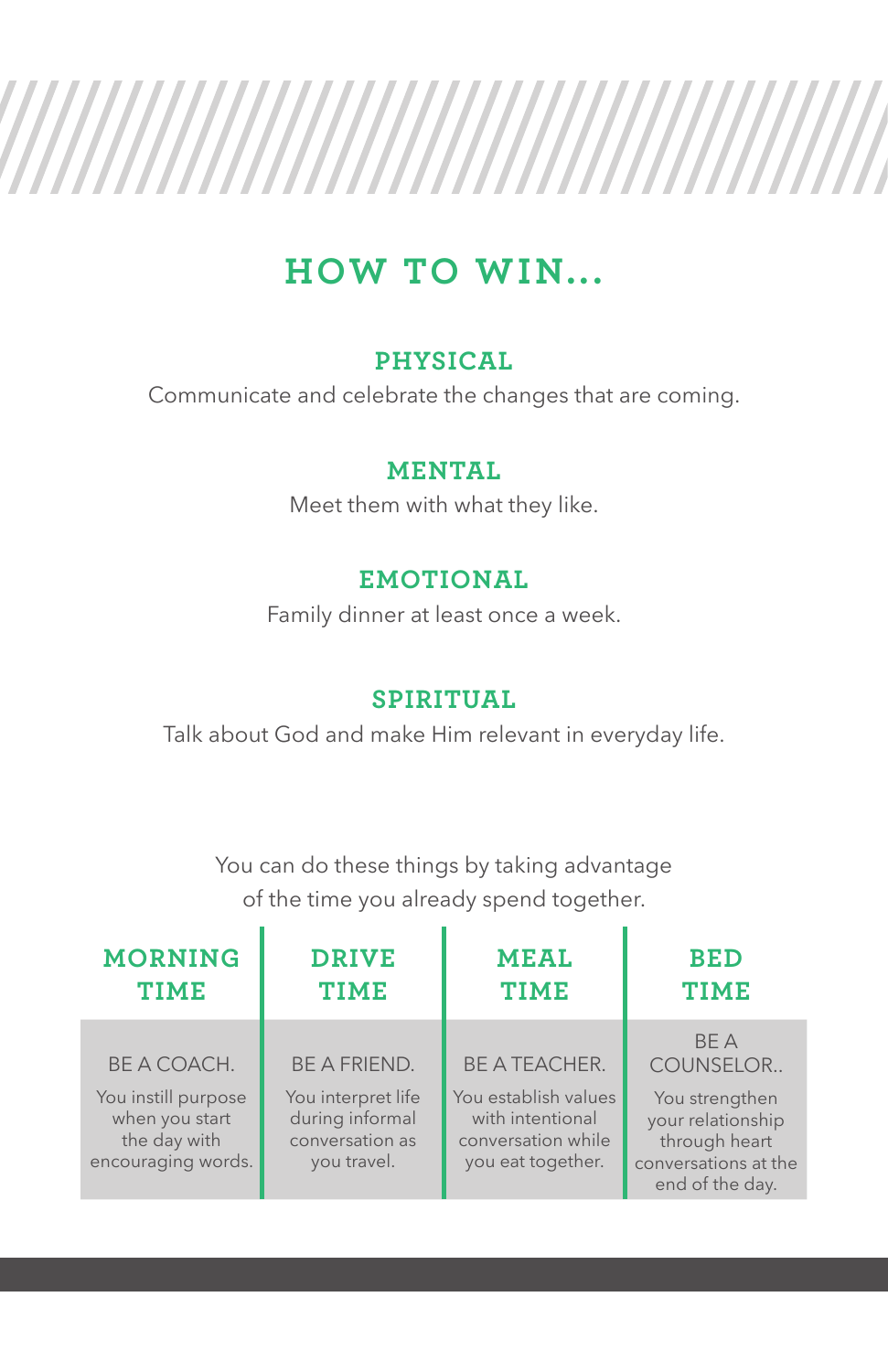### **PHASE: ATIMEFRAME** KID'S WHEN IN YOU A LIFE. **CAN** LEVERAGE **TO DISTINCTIVE | OPPORTUNITIES | INFLUENCE UT**



**YOU HAVE 416 WEEKS AND COUNTING...**

© THE RETHINK GROUP, INC. ALL RIGHTS RESERVED. THINKORANGE.COM | JUSTAPHASE.COM | THEPARENTCUE.ORG